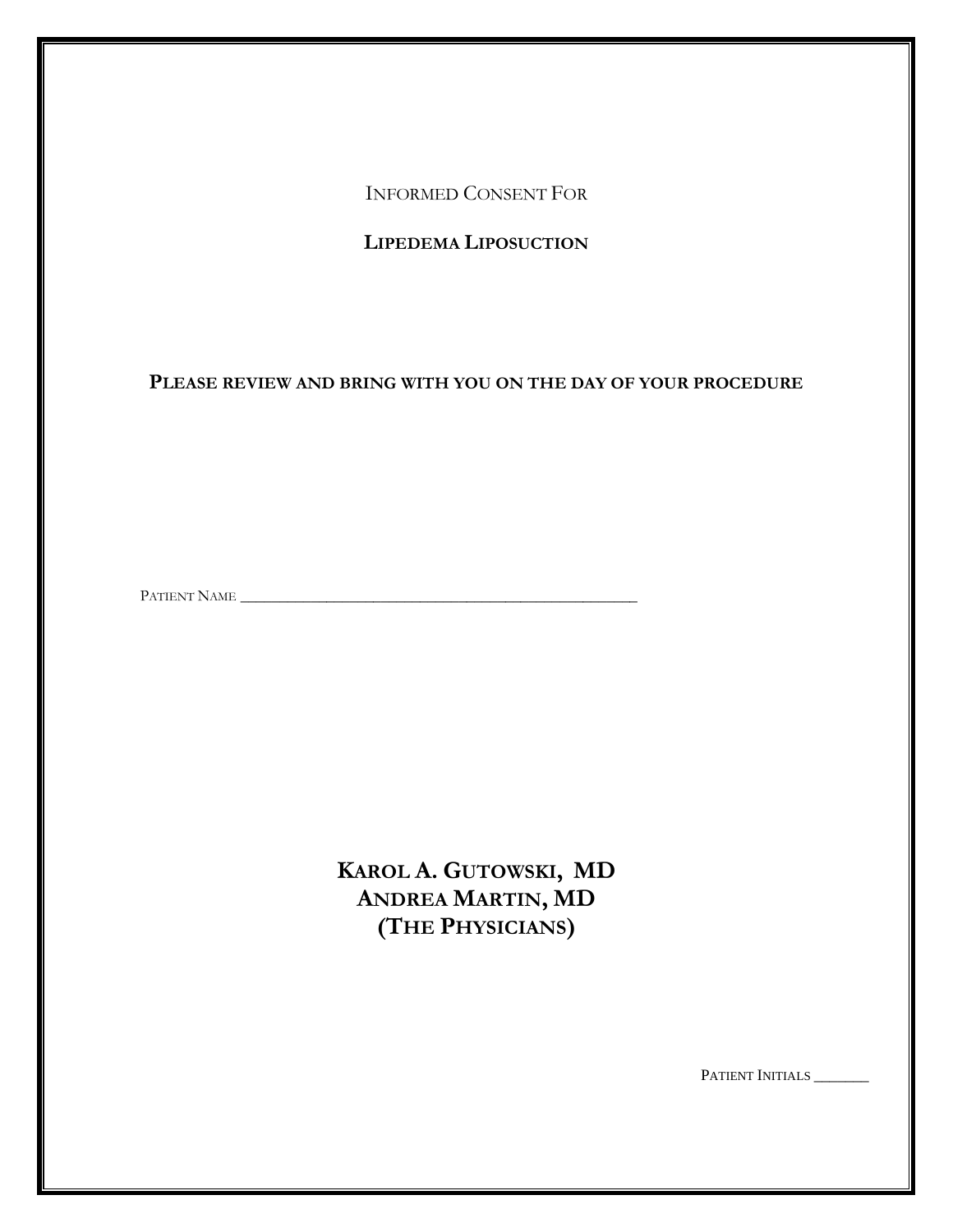#### **INSTRUCTIONS**

This is an informed-consent document that has been prepared to help your plastic surgeon inform you about the risks and alternative treatments of body contouring surgery with liposuction for lipedema.

It is important that you **read this information carefully and completely**. Please **initial each page**, indicating that you have read the page and **sign the consent for surgery** as proposed by your plastic surgeon.

#### **INTRODUCTION**

**Liposuction**, also called **suction-assisted lipectomy**, is a surgical technique to remove unwanted deposits of fat from specific areas of the body, including the face and neck, upper arms, trunk, abdomen, buttocks, hips and thighs, and the knees, calves, and above the ankles. This is not a substitute for weight reduction, but a method for removing localized deposits of fatty tissue that do not respond to diet, exercise, and other lipedema therapies. Liposuction may be performed as a primary procedure for reducing the fat associated with lipedema. However, liposuction is not a cure for lipedema and typically more than one treatment is needed.

Having firm, elastic skin will result in a better final contour after liposuction. Skin that has diminished tone due to lipedema, stretch marks, weight loss, or natural aging will not reshape itself to the new contours and may require additional surgical techniques to remove and tighten excess skin. Body contour irregularities due to structures other than fat cannot be improved by this technique. **Liposuction by itself will not improve areas of dimpled skin known as "cellulite".** Liposuction will not tighten the skin and does result in looser skin in most lipedema patients. Therefore, some patients may want the loose skin removed after liposuction. This could require a thigh lift, arm lift, or similar surgical procedure.

Liposuction surgery is performed by using a hollow metal surgical instrument known as a cannula that is inserted through small skin incision(s) and is passed back and forth through the area of fatty deposit. The cannula is attached to a vacuum source, which provides the suction needed to remove the fatty tissue.

In some situations, a special cannula may be used that emits energy to break down fatty deposits. In other cases, a laser tipped device may be used to promote skin tightening. Depending on your needs, your surgeon may recommend suction-assisted lipectomy (SAL) alone, or in combination with any of the following devices: Water-assisted liposuction (WAL), Laser-assisted liposuction (LAL), Ultrasound-assisted liposuction (UAL), Power-assisted liposuction (PAL), or VASER liposuction (VAL).

There are a variety of different techniques used by plastic surgeons for liposuction and care following surgery. Liposuction may be performed under local or general anesthesia. **Tumescent liposuction technique** involves the infiltration of fluid containing dilute local anesthetic and epinephrine into areas of fatty deposits. This technique can reduce discomfort at the time of surgery, as well as reduce post-operative bruising.

Support garments and dressings are worn to control swelling and promote healing.

Page 2 of 8 **Patient Initials 1996 Page 2 of 8** 020822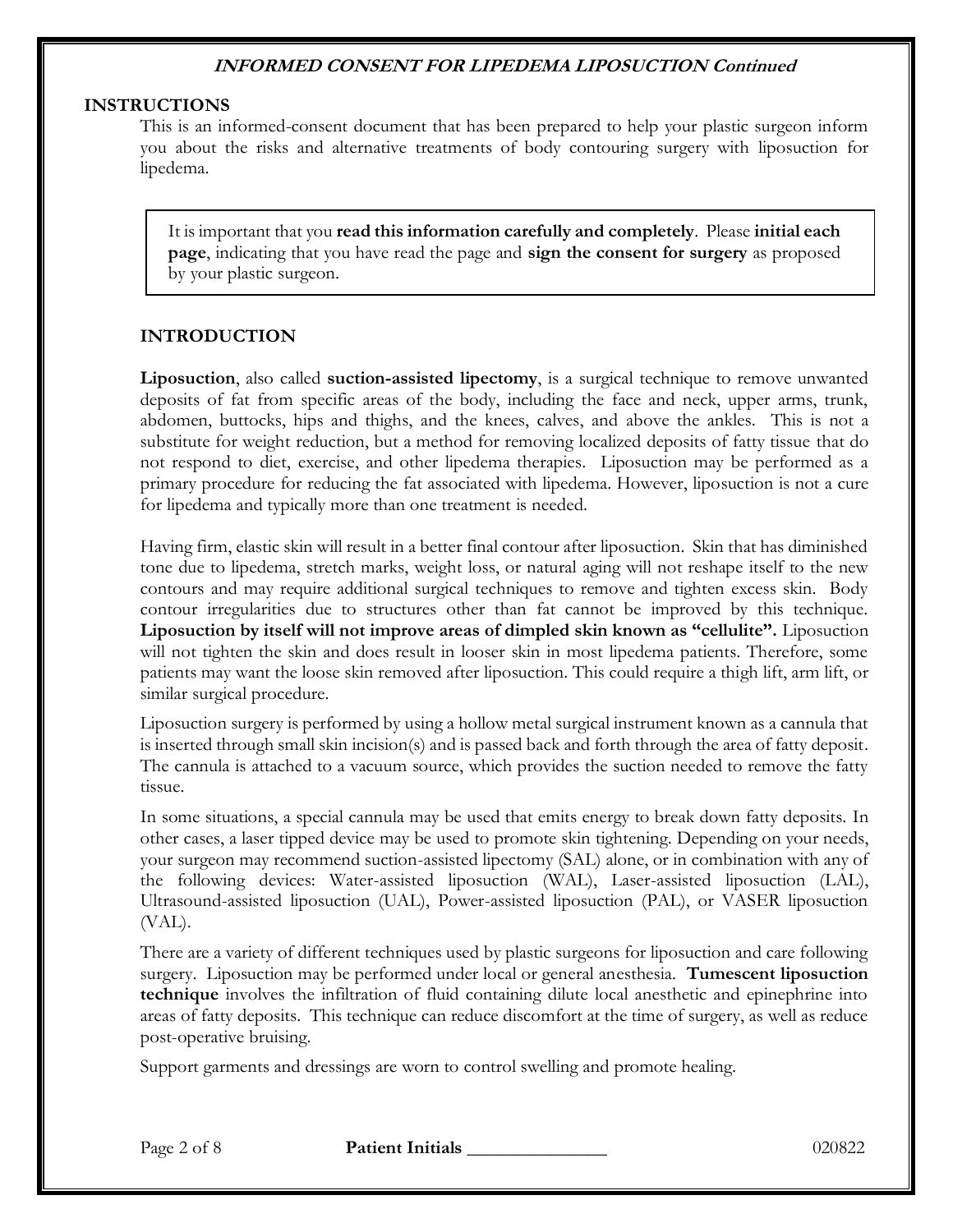Body contouring surgery is not a surgical treatment for being overweight. Obese individuals who intend to lose weight should postpone all forms of body contouring surgery until they have been able to maintain their weight loss.

Long-term results of liposuction in lipedema patients suggest that most patients are happy with the procedure. However, there is not way to predict who will have a good result. Also, there is no way of knowing if the fat may return to the treated areas or to other areas.

### **Limits on Fat Removal with Liposuction**

There may be limits placed by state regulatory agencies, hospitals, and surgery centers, on how much fat can be removed with liposuction in one day without an overnight hospital stay. This limit is commonly 5000 mL (about 5 quarts) and includes not only the fat, but also any tumescent fluid which is in the fat. For this reason, it is common to do two or three procedures over a period of time to get the desired result. Also, it may mean that not all of the areas that were intended to be treated can be done during a specific procedure.

**Body contouring surgery after large weight loss** is more complex and prone to more problems because of the associated skin laxity. Improving the bodies appearance after large weight loss such as after bariatric surgery (stomach stapling or bypass) usually requires multiple surgeries and revisions. Because of the poor condition of the underlying skin structure, some of the skin laxity and deformity may return after surgery. More surgery may be needed to correct such results.

## **ALTERNATIVE TREATMENTS**

Alternative forms of management consist of not treating the areas of loose skin and fatty deposits. Abdominoplasty, armlift and thighlift may be alternatives to liposuction if there is poor skin tone or the skin is very loose. Diet and exercise programs as well as specific lipedema therapies may be of benefit in the overall reduction of lipedema body fat. Risks and potential complications are associated with alternative forms of treatment that involve surgery.

## **RISKS OF BODY CONTOURING SURGERY**

Every surgical procedure involves a certain amount of risk and it is important that you understand the risks involved with body contouring surgery. An individual's choice to undergo a surgical procedure is based on the comparison of the risk to potential benefit. Although the majority of patients do not experience the following complications, you should discuss each of them with your plastic surgeon to make sure you understand the consequences of surgery.

**Bleeding**- It is possible, though unusual, to experience a bleeding episode during or after surgery. Should post-operative bleeding occur, it may require emergency treatment to drain accumulated blood or blood transfusion. Do not take any aspirin or anti-inflammatory medications for ten days before surgery, as this may increase the risk of bleeding. Non-prescription "herbs" and dietary supplements can increase the risk of surgical bleeding.

**Infection** - Infection is unusual after this type of surgery. Should an infection occur, treatment including antibiotics or additional surgery may be necessary.

**Change in skin sensation**- Diminished (or loss of) skin sensation in the abdominal area, arms and armpits, thighs or other treated areas may not totally resolve after body contouring surgery.

Page 3 of 8 **Patient Initials 1996 Page 3 of 8** 020822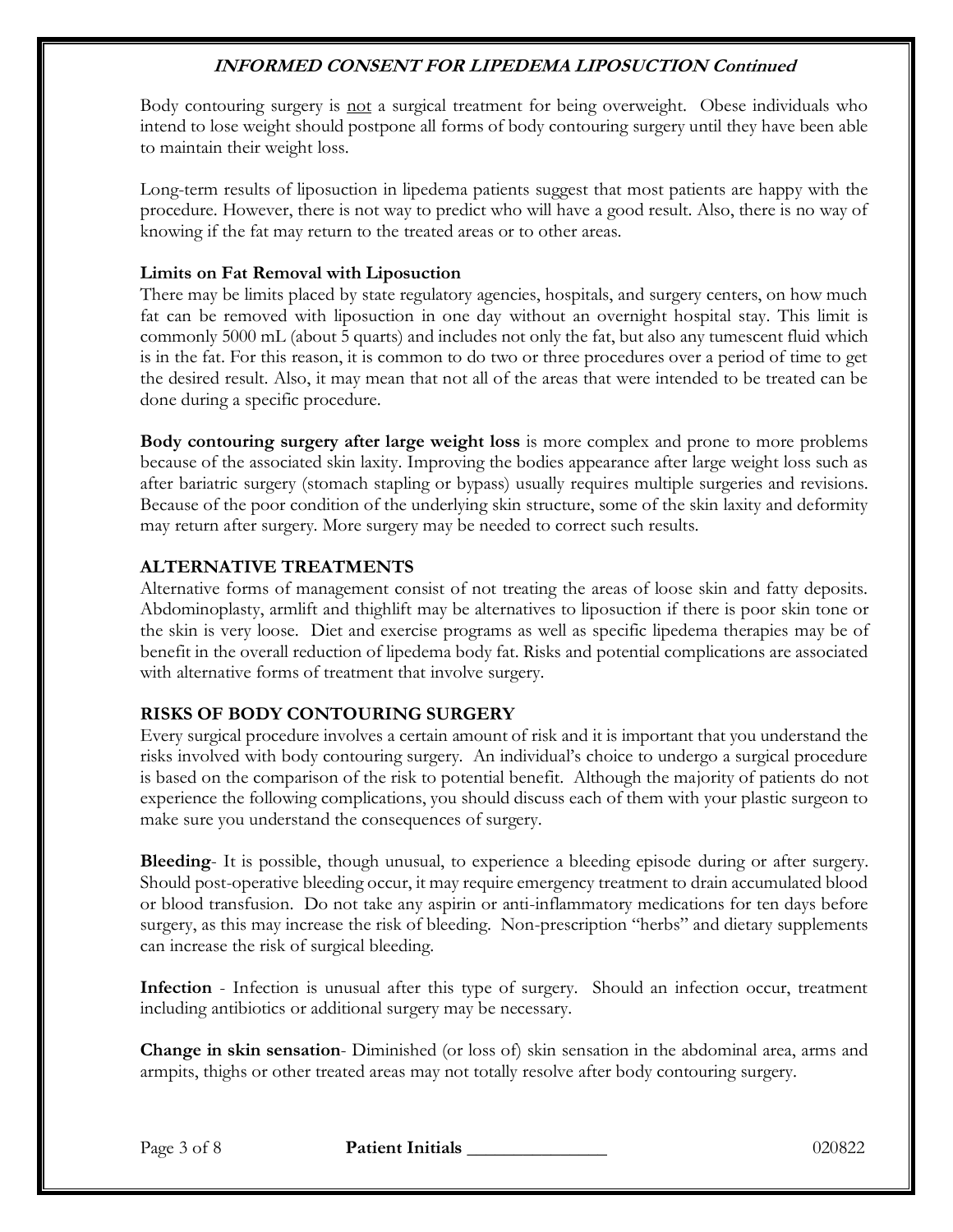**Skin contour irregularities and discoloration**- Contour irregularities and depressions may occur after body contouring surgery. Visible and palpable wrinkling of skin can occur. Rarely does the skin in the treated area change color.

**Skin scarring** - Excessive scarring is uncommon. In rare cases, abnormal scars may result. Scars may be unattractive and of different color than surrounding skin. Occasionally, the scars in the arm, elbow, armpit region, thighs and groin may become wide and stretched causing webbing of the skin. Additional treatments including surgery may be necessary to treat abnormal scarring.

**Surgical anesthesia**- Both local and general anesthesia involves risk. There is the possibility of complications, injury, and even death from all forms of surgical anesthesia or sedation.

**Asymmetry**- Symmetrical body appearance may not result from body contouring surgery. Factors such as skin tone, fatty deposits, bony prominence, and muscle tone may contribute to normal asymmetry in body features.

**Tissue distortion** – Treated areas may stretch or become distorted over time. This may be difficult to correct and may require further surgery. The armpit and groin are the most common places of tissue distortion.

**Delayed healing**- Wound disruption or delayed wound healing is possible. Some areas of the body may not heal normally and may take a long time to heal. Some areas of skin may die. This may require frequent dressing changes or further surgery to remove the non-healed tissue.

### **Smokers have a greater risk of skin loss and wound healing complications.**

**Injury to deeper structures and organs** – While extremely rare, injury to internal organs, nerves, blood vessels, and other structures, may occur during liposuction resulting in the need for more surgery, hospitalization, and permanent loss of function or death.

**Allergic reactions**- In rare cases, local allergies to tape, suture material, or topical preparations have been reported. Systemic reactions which are more serious may occur to drugs used during surgery and prescription medicines. Allergic reactions may require additional treatment.

**Blood clots**- Blood clots in the veins of the arms, legs, or pelvis and may result from surgery or immobilization. These clots may cause problems with the veins or may break off and flow to the lungs where they may cause serious breathing problems.

**Pulmonary complications**- Pulmonary (lung and breathing) complications may occur from both blood clots (pulmonary emboli) and partial collapse of the lungs after general anesthesia. Should either of these complications occur, you may require hospitalization and additional treatment. Pulmonary emboli can be life-threatening or fatal in some circumstances. Fat embolism syndrome occurs when fat droplets are trapped in the lungs. This is a very rare and possibly fatal complication of liposuction.

**Seroma**- Fluid accumulations infrequently occur in between the skin and underlying muscle. Should this problem occur, it may require additional procedures for drainage of fluid.

Page 4 of 8 **Patient Initials 1996 Page 4 of 8** 020822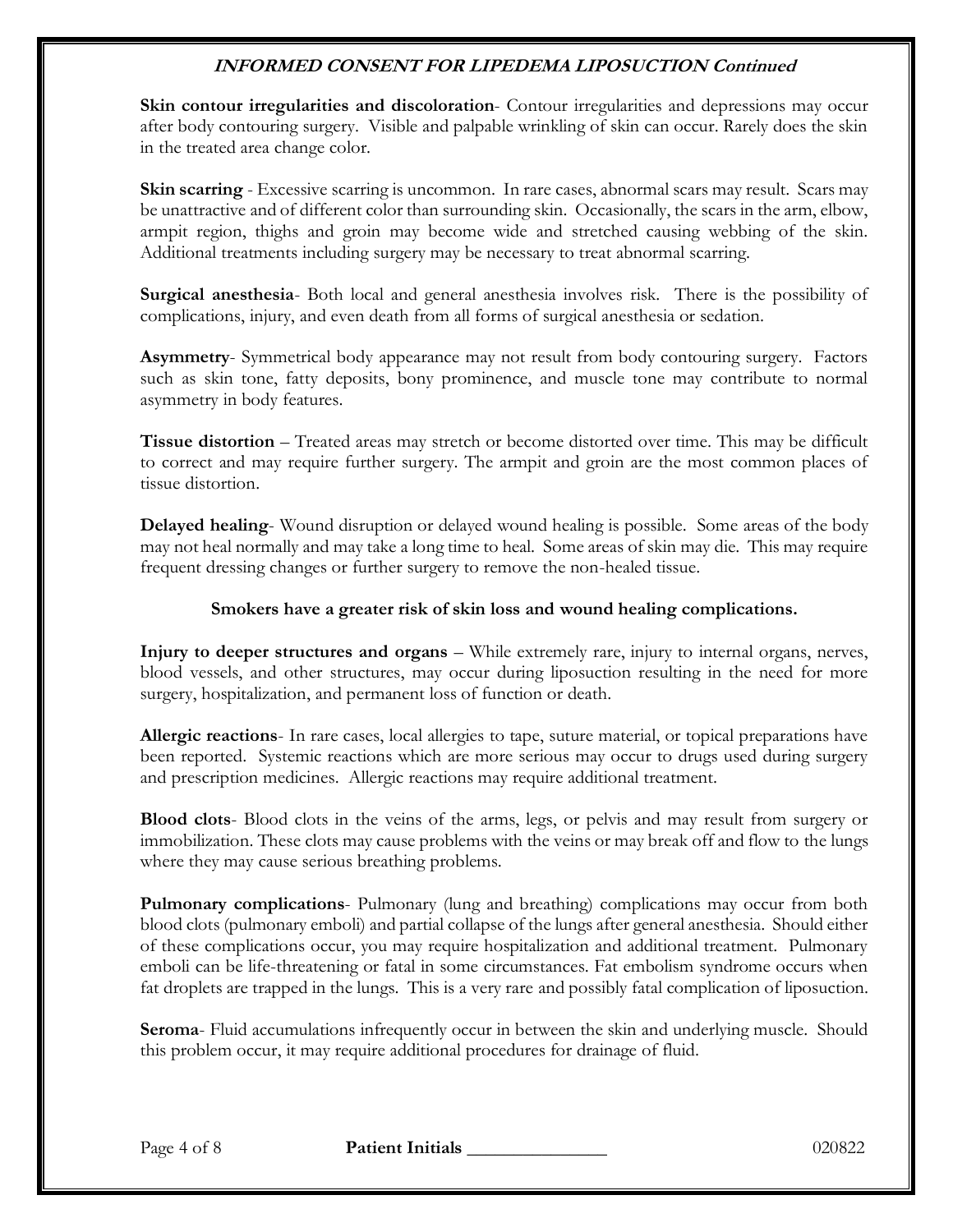**Tumescent liposuction**- There is the possibility that large volumes of fluid containing dilute local anesthetic drugs and epinephrine that is injected into fatty deposits during surgery may contribute to fluid overload or systemic reaction to these medications. Additional treatment including hospitalization may be necessary.

**Long term effects**- Subsequent alterations in body contour may occur as the result of aging, weight loss or gain, pregnancy, or other circumstances not related to body contouring surgery.

Pain- Chronic pain may occur very infrequently from nerves becoming trapped in scar tissue after body contouring surgery.

**Death or serious injury**- In very rare cases, serious complications such as stroke, heart attack or even death have resulted from surgery.

**Surgical shock**- In rare circumstances, liposuction can cause severe trauma, particularly when multiple or extensive areas are suctioned at one time. Although serious complications are infrequent, infections or excessive fluid loss can lead to severe illness and even death. Should surgical shock occur after liposuction, hospitalization and additional treatment would be necessary. Individuals undergoing liposuction procedures where large volumes of fat is removed are at greater risk of complications. Patients contemplating large volume liposuction, greater than 5000 cc's, may be advised to have post operative monitoring and aftercare that involves overnight hospitalization.

**Ultrasound-Assisted, Laser-Assisted, and VASER-Assisted Lipectomy**- Risks associated with the use of this technique include the above mentioned risks and the following specific risks:

**Burns**- If burns occur, additional treatment and surgery may be necessary.

**Cannula Fragmentation**- Should this occur, additional treatment, including surgery, may be necessary.

**Unknown risks**- The long term effect on tissue and organs to exposure to short-duration, high-intensity ultrasonic energy is unknown. There is the possibility that additional risk factors of ultrasound-assisted lipectomy may be discovered.

**Deeper sutures**- Some surgical techniques use deep sutures. These items may be noticed by the patient following surgery. Sutures may spontaneously poke through the skin, be visible, or produce irritation that requires removal.

**Use of abdominal tissue for breast reconstruction**- The tissue in the lower abdomen is often used to reconstruct a breast after the loss of a breast due to conditions such as cancer. After liposuction, this tissue is no longer available for breast reconstruction. Other options may still be available for reconstruction in the future if needed.

**Prolonged Swelling (Lymphedema)**- In some cases, the tissue may swell more than expected after surgery and may stay swollen. This may not improve and may require further treatment. It is more likely to happen in the arms and legs and less likely elsewhere in the body.

**Other-** You may be disappointed with the results of surgery. Infrequently, it is necessary to perform additional surgery to improve your results.

Page 5 of 8 **Patient Initials 1996 Page 5 of 8** 020822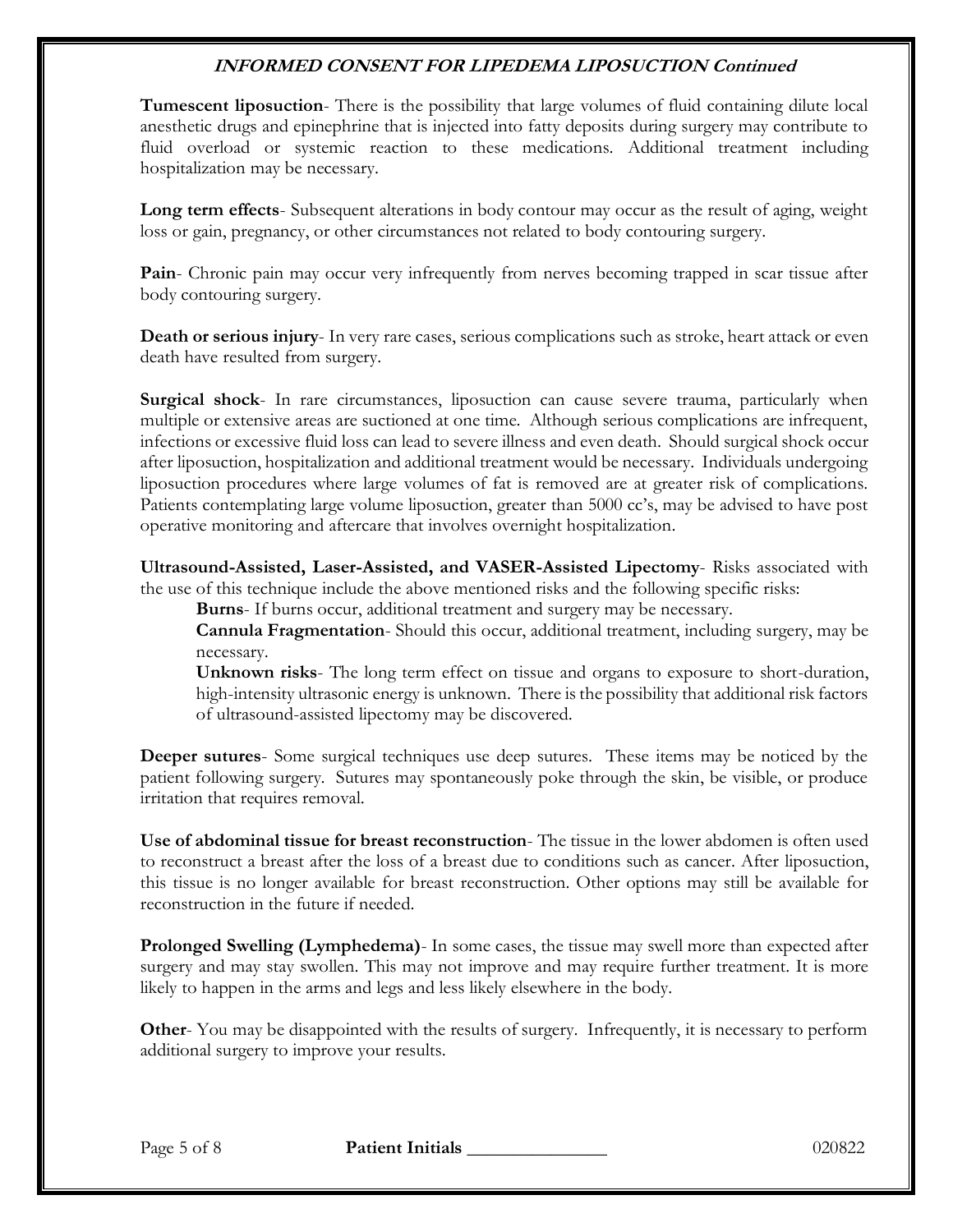### **ADDITIONAL SURGERY NECESSARY**

Should complications occur, additional surgery or other treatments may be necessary. Even though risks and complications occur infrequently, the risks cited are particularly associated with body contouring surgery. Other complications and risks can occur but are even more uncommon. The practice of medicine and surgery is not an exact science. Although good results are expected, there is no guarantee or warranty expressed or implied, on the results that may be obtained.

### **HEALTH INSURANCE**

Most health insurance companies exclude coverage for cosmetic surgical operations such as body contouring surgery, including liposuction, or any complications that might occur from surgery. Please carefully review your health insurance subscriber-information pamphlet.

### **FINANCIAL RESPONSIBILITIES**

The cost of surgery involves several charges for the services provided. The total includes fees charged by your doctor, the cost of surgical supplies, anesthesia, laboratory tests, and possible outpatient hospital charges, depending on where the surgery is performed. Depending on whether the cost of surgery is covered by an insurance plan, you will be responsible for necessary co-payments, deductibles, and charges not covered. Additional costs may occur should complications develop from the surgery. Secondary surgery or hospital day-surgery charges involved with revisionary surgery would also be your responsibility.

#### **DISCLAIMER**

Informed-consent documents are used to communicate information about the proposed surgical treatment of a disease or condition along with disclosure of risks and alternative forms of treatment(s). The informed-consent process attempts to define principles of risk disclosure that should generally meet the needs of most patients in most circumstances.

However, informed consent documents should not be considered all inclusive in defining other methods of care and risks encountered.

Informed-consent documents are not intended to define or serve as the standard of medical care. Standards of medical care are determined on the basis of all of the facts involved in an individual case and are subject to change as scientific knowledge and technology advance and as practice patterns evolve.

**It is important that you read the above information carefully and have all of your questions answered before signing the consent on the next page.**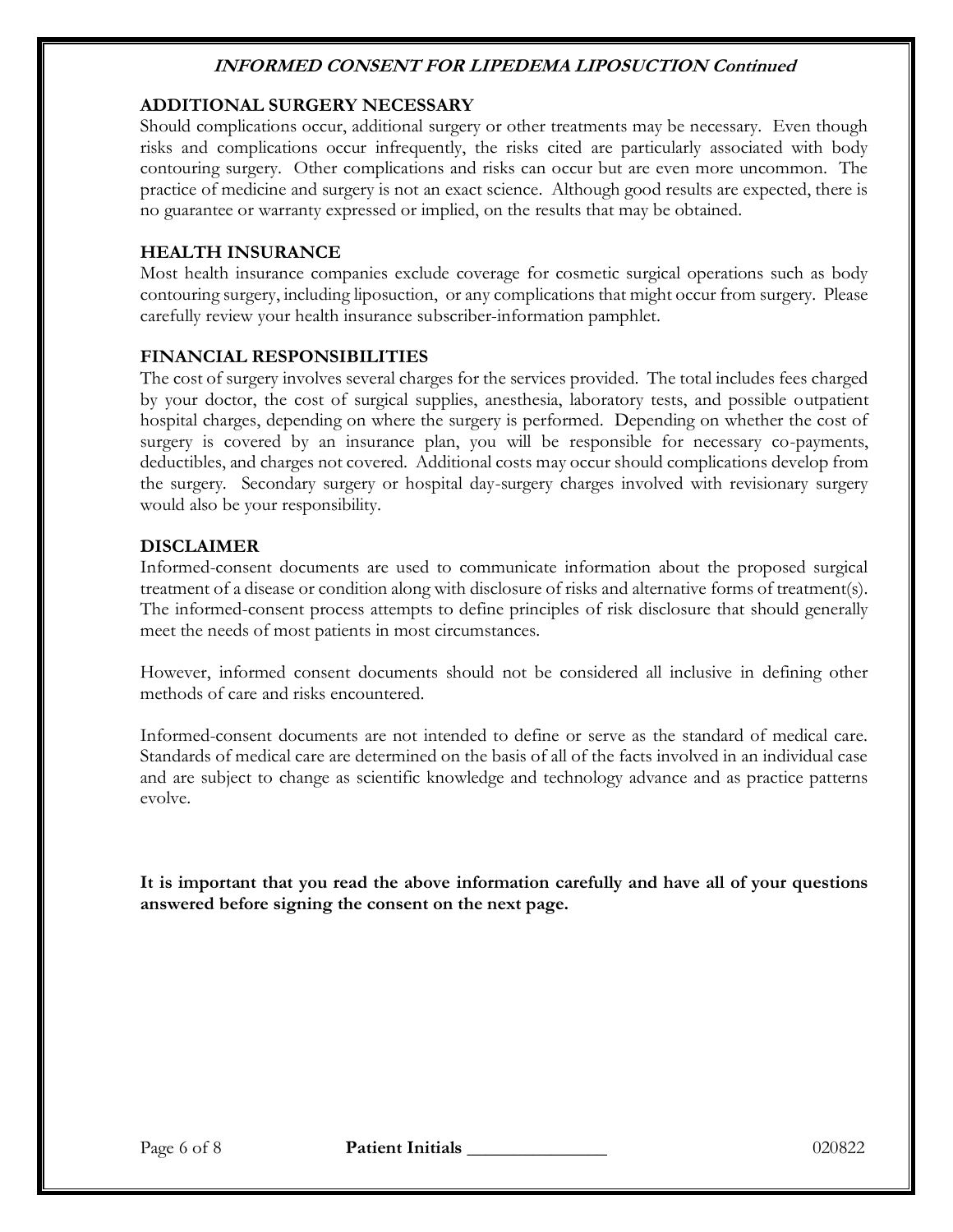### **CONSENT FOR SURGERY/ PROCEDURE or TREATMENT**

1. I hereby authorize The Physicians and such assistants as may be selected to perform the following procedure or treatment: Liposuction

I have received the following information sheet:

# **INFORMED-CONSENT FOR LIPEDEMA LIPOSUCTION**

- 2. I recognize that during the course of the operation and medical treatment or anesthesia, unforeseen conditions may necessitate different procedures than those above. I therefore authorize the physician and assistants or designees to perform such other procedures that are in the exercise of his or her professional judgment necessary and desirable. The authority granted under this paragraph shall include all conditions that require treatment and are not known to my physician at the time the procedure is begun.
- 3. I consent to the administration of such anesthetics considered necessary or advisable. I understand that all forms of anesthesia involves risk and the possibility of complications, injury, and sometimes death.
- 4. I acknowledge that no guarantee has been given by anyone as to the results that may be obtained.
- 5. I consent to the photographing or televising of the operation(s) or procedure(s) to be performed, including appropriate portions of my body, for medical, scientific or educational purposes, provided my identity is not revealed by the pictures.
- 6. For purposes of advancing medical education, I consent to the admittance of observers to the operating room.
- 7. I consent to the disposal of any tissue, medical devices or body parts which may be removed.
- 8. I authorize the release of my Social Security number to appropriate agencies for legal reporting and medical-device registration, if applicable.
- 9. IT HAS BEEN EXPLAINED TO ME IN A WAY THAT I UNDERSTAND:
	- a. THE ABOVE TREATMENT OR PROCEDURE TO BE UNDERTAKEN
	- b. THERE MAY BE ALTERNATIVE METHODS OF TREATMENT
	- c. THERE ARE RISKS TO THE PROCEDURE OR TREATMENT PROPOSED
- 10. I READ AND UNDERSTAND THIS DOCUMENT. I ACCEPT THE RISKS EXPLAINED IN THIS DOCUMENT.

I CONSENT TO THE TREATMENT OR PROCEDURE AND THE ABOVE LISTED ITEMS (1-10). I AM SATISFIED WITH THE EXPLANATION.

\_\_\_\_\_\_\_\_\_\_\_\_\_\_\_\_\_\_\_\_\_\_\_\_\_\_\_\_\_\_\_\_\_\_\_\_\_\_\_\_\_\_\_\_\_\_\_\_\_\_\_\_\_\_\_\_\_\_\_\_\_\_\_\_\_\_\_\_\_\_\_\_\_\_\_\_\_\_

Patient or Person Authorized to Sign for Patient

Date \_\_\_\_\_\_\_\_\_\_\_\_\_\_\_\_\_\_\_\_\_\_\_\_\_\_ Witness \_\_\_\_\_\_\_\_\_\_\_\_\_\_\_\_\_\_\_\_\_\_\_\_\_\_\_\_\_\_\_\_\_\_\_\_\_\_\_\_

Page 7 of 8 **Patient Initials 1998** 200822